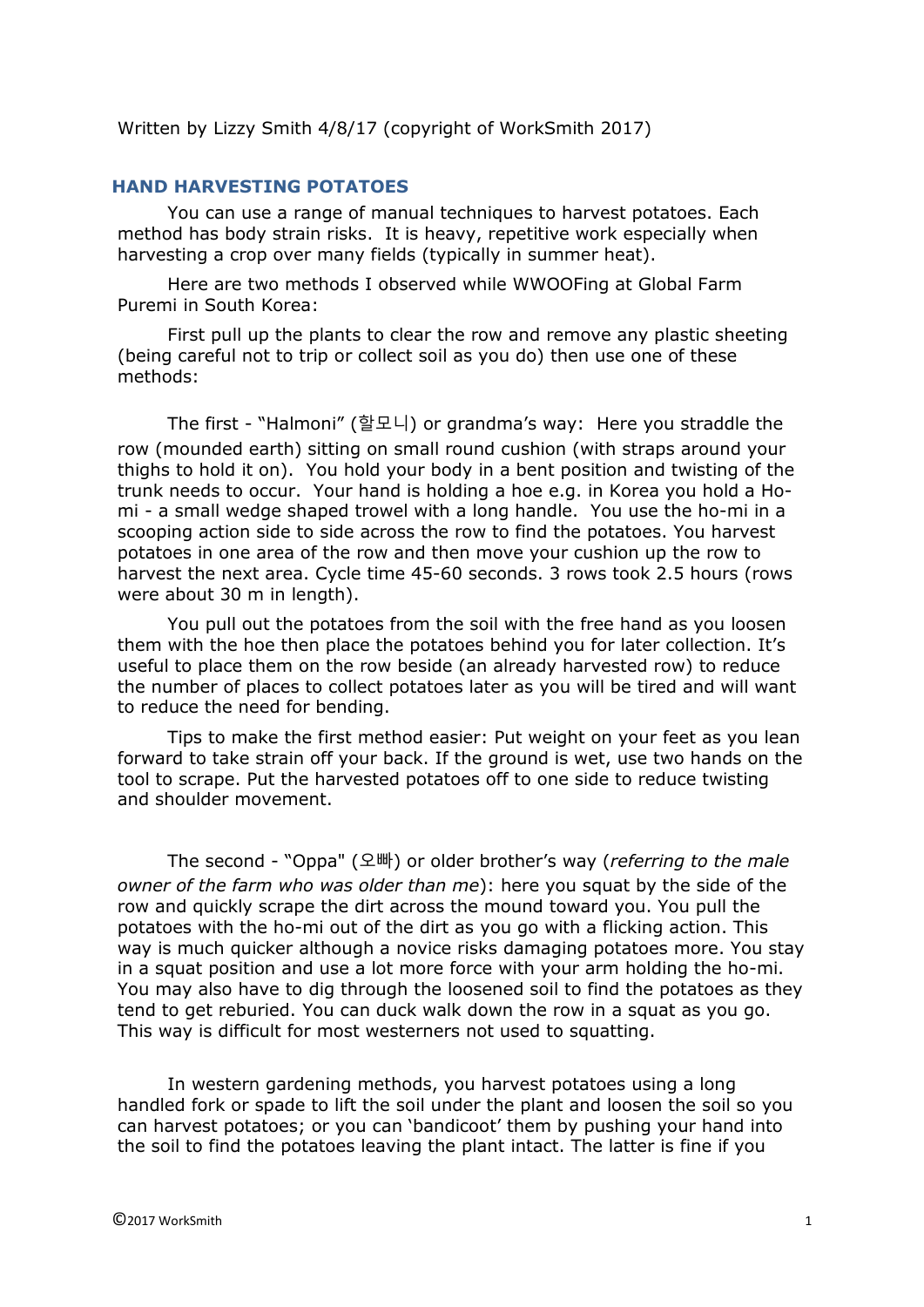have loose soil and are just getting some potatoes for dinner but not as a crop harvesting method as it's too slow.

Another risk with harvesting potatoes for pickers is that the potatoes go mouldy if the ground is very wet. You don't want to breathe in that mould so either leave them to rot or use a long handled hoe and some sort of mask over your nose and mouth to protect your lungs.

After you have picked all the potatoes, you have to pick them up and move them to a sorting area. You will be tired and bending now will be even more hazardous as your ligaments and back discs are stretched. The easiest way is have someone else do it. If that's not possible, take your time and don't stay bent over all the time. You can reduce the places you pile the potatoes when harvesting on the rows or have someone move a bucket along with you as you pick. Put the collected potatoes on a barrow, or use a big pellet bag hoisted on a tractor (although these can break!). Sorted potatoes go into boxes on a forklift pellet or sort and box them in a shed in the shade.

As it is typically a summer harvest job, cover up your head and skin and stay hydrated with water if working in the heat. Stay energised with boiled potatoes!

The going rate for '(g)kamja' 캄자 감자or potatoes in Korea was about 30,000 KRW for 20 kg or 40 large potatoes (about \$34 AUD or 85c each). It took 5 days of labour to pick a small field with about 10 people helping out over the week. For comparison, a basic tasty family restaurant meal in Seoul Korea will set you back between 3000-5000 KRW.

Body Stress rating: **very high risk manual tasks** - each method is a very high risk manual task by ergonomic standards so you need to modify how you do the task or how long you do the task if you are prone to injury (back, knee, shoulder) or not very fit.

Rapid Entire Body Assessment, REBA score: 11 doing it the first way (12 if you squat by the side in the second method)